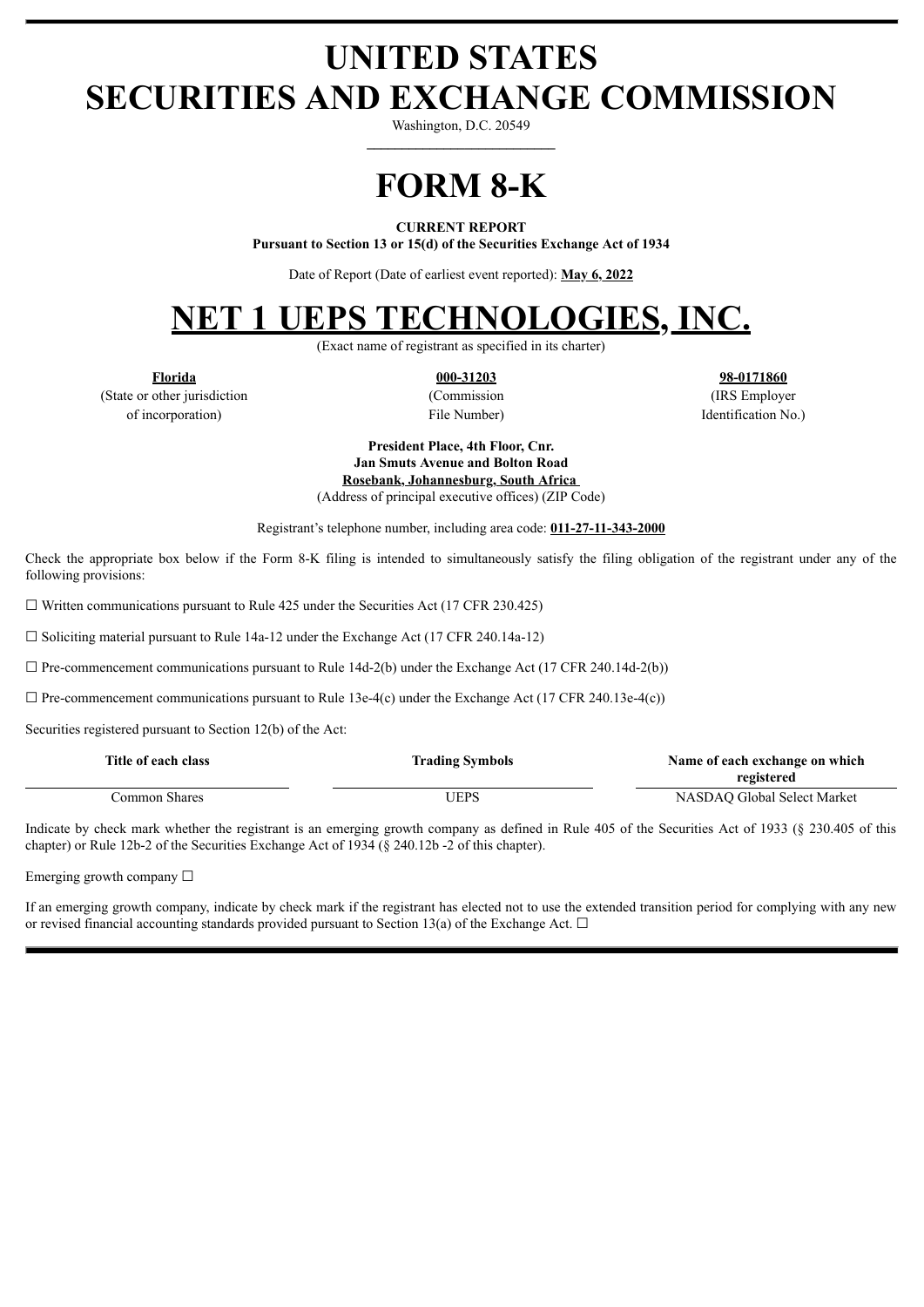#### **Item 5.07. Submission of Matters to a Vote of Security Holders.**

The special meeting of shareholders of Net 1 UEPS Technologies, Inc. (the "Company") was held on May 6, 2022.

### **Proposal No. 1-Amendment to amended and restated articles of incorporation**

The proposal to amend the Articles of Amendment to our Amended and Restated Articles of Incorporation, as amended, to change the Company's name to "Lesaka Technologies, Inc." was approved and the votes cast were as follows:

| <b>Votes cast</b> |         |         |
|-------------------|---------|---------|
| For               | Against | Abstain |
| 46,593,141        | 562,344 | 2,711   |